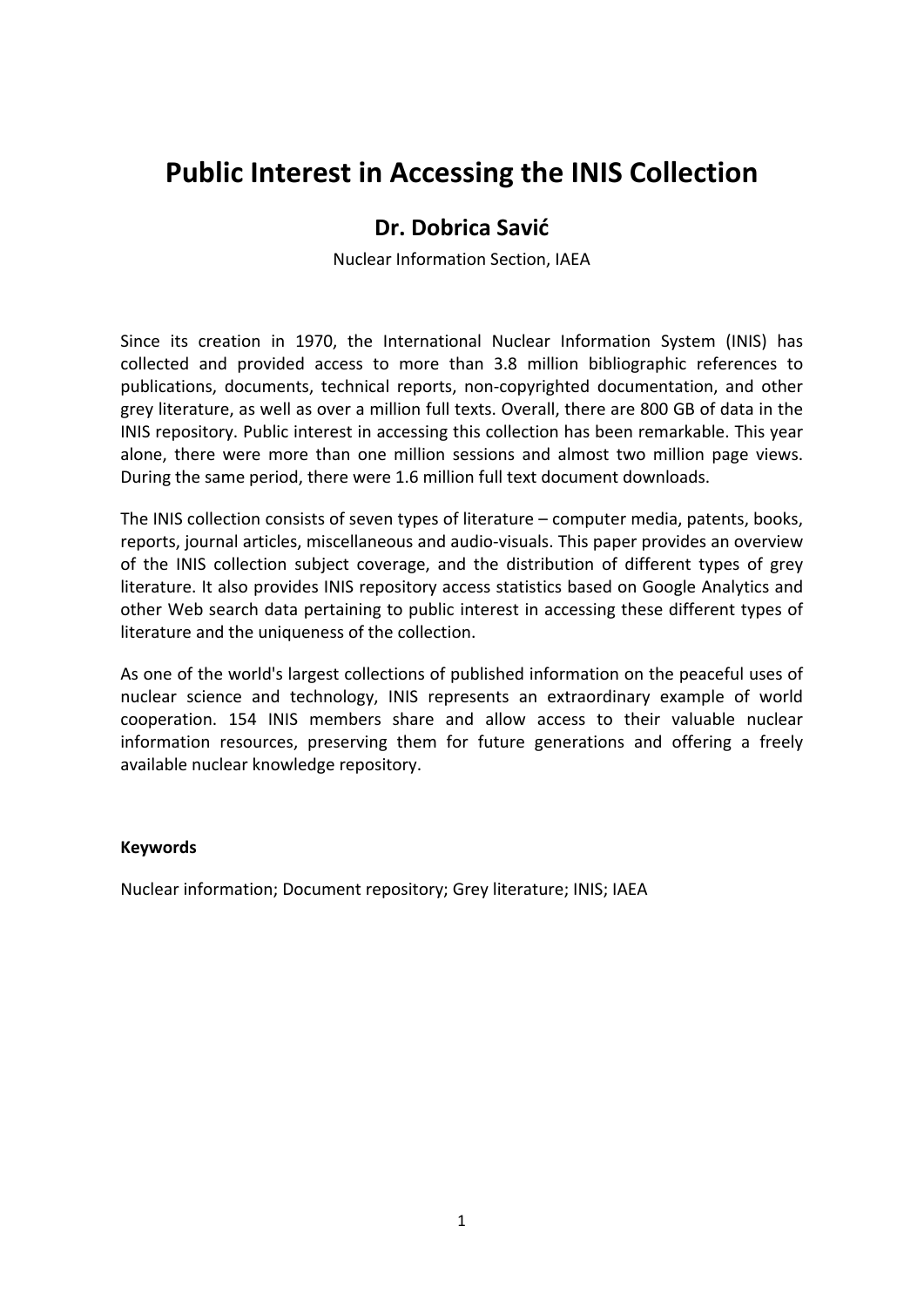#### **Introduction**

Since its creation in 1970, the International Nuclear Information System (INIS) has collected and provided access to more than 3.8 million bibliographic references to publications, documents, technical reports, non‐copyrighted documentation, and other grey literature, as well as over a million full texts. The INIS repository hosts one of the world's largest collections of published documentation and information on the peaceful uses of nuclear science and technology.

This paper reviews the public interest in accessing the INIS collection. Although who accesses INIS is an important question, greater emphasis is placed here on the question of why there is public interest in accessing this valuable collection of nuclear grey literature.

It is assumed that the reasons for public interest lie in three main features of the collection, namely, its subject coverage, type of documents and uniqueness. These



**Figure 1: Beginning of automation in INIS**

three features are the focus of this paper. Available website analytics are used to confirm these assumptions and, at the same time, offer possible direction for further improvements in INIS collection services.

## **International Atomic Energy Agency (IAEA)**

The IAEA is regarded as the world's centre of cooperation in the field of safe, secure and peaceful uses of nuclear technologies. It was set up in 1957 as the world´s "Atoms for

Peace" (IAEA, 2015) organization within the United Nations system. As of November 2015, the IAEA has 166 Member States.

The IAEA Secretariat is headquartered at the Vienna International Centre in Vienna, Austria. It also operates liaison and regional offices in Geneva, New York, Toronto, and Tokyo. The IAEA runs and supports research centres and scientific laboratories in Vienna and Seibersdorf, Austria; Monaco; and Trieste, Italy. The



**Figure 2: Vienna International Centre**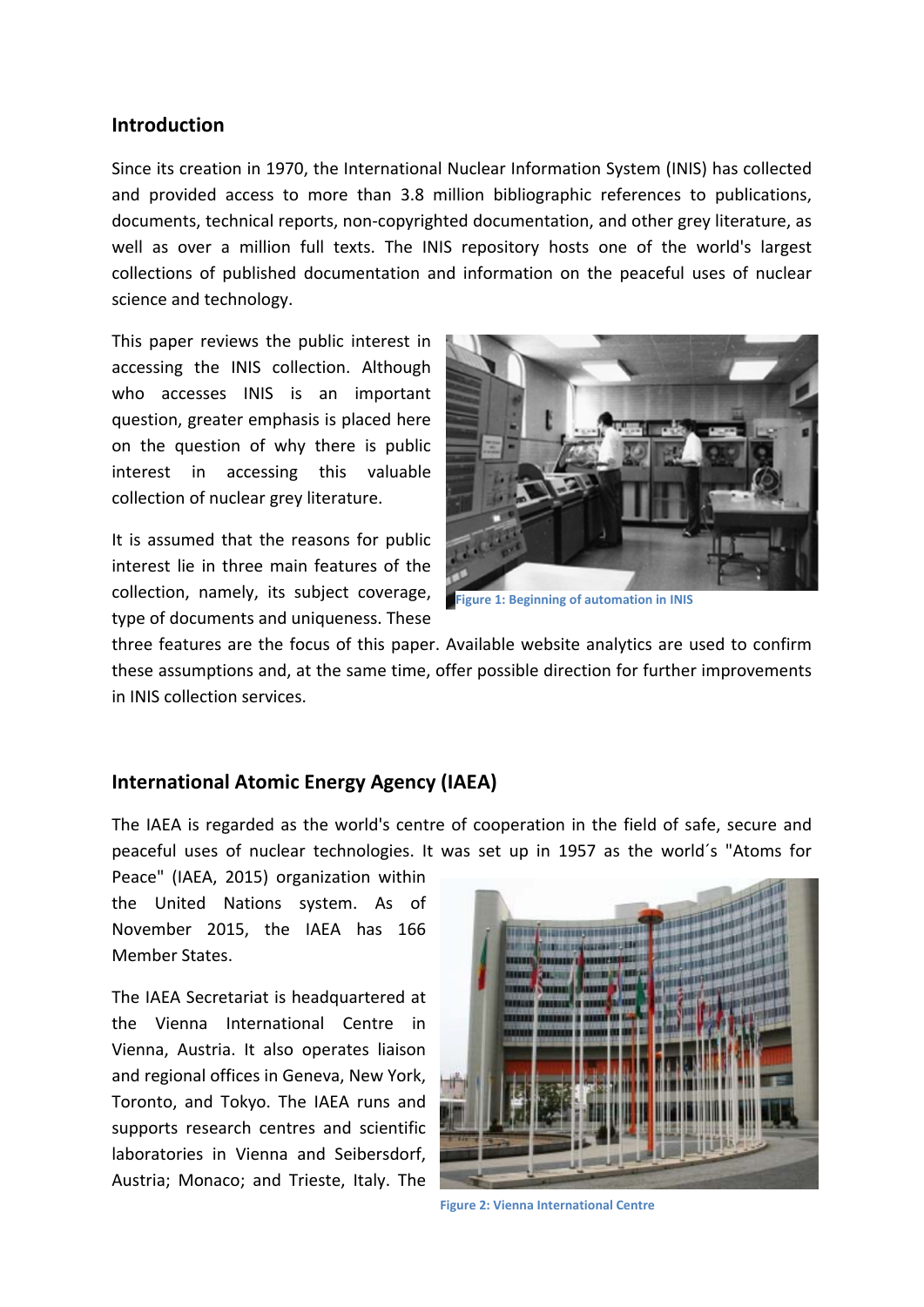IAEA Secretariat is a team of 2560 multidisciplinary professional and support staff from more than 100 countries.

The IAEA's mission is guided by the interests and needs of Member States, strategic plans and the vision embodied in the IAEA Statute. Three main pillars  $-$  or areas of work  $$ underpin the IAEA's mission: Safety and Security; Science and Technology; and Safeguards and Verification.

The work of the IAEA is carried out through six departments (IAEA, 2015): Nuclear Energy, Nuclear Safety and Security, Nuclear Science and Applications, Safeguards, Technical Cooperation, and the Department of Management. Although supporting the entire Agency, the Nuclear Information Section (NIS) is organizationally part of the Department of Nuclear Energy. The Department's main tasks are to foster the efficient and safe use of nuclear power by supporting interested Member States in improving the performance of nuclear power plants, the nuclear fuel cycle, and the management of nuclear wastes; catalysing innovation in nuclear power and fuel cycle technologies; development of indigenous capabilities for national energy planning; the deployment of new nuclear power plants; and the advancement of science and industry through improved operation of research reactors.

#### **IAEA Nuclear Information Goals**

The main nuclear information goals of the IAEA (IAEA, 1956) are to (a) Foster the exchange of scientific and technical information on the peaceful use of nuclear science and technology, which involves collection, processing, preservation and dissemination of information; (b) Increase awareness of the importance of managing nuclear information

resources; (c) Assist with capacity building and training; and (d) Provide information services and support to Member States.

The collection, preservation and dissemination of nuclear information and knowledge is, in turn, the main responsibility of the Nuclear Information Session (NIS), more



**Figure 3: IAEA workshop**

specifically of INIS.

NIS consists of the IAEA Library Unit, the INIS Unit and the Systems Development and Support Group. It fosters the exchange of scientific and technical information on the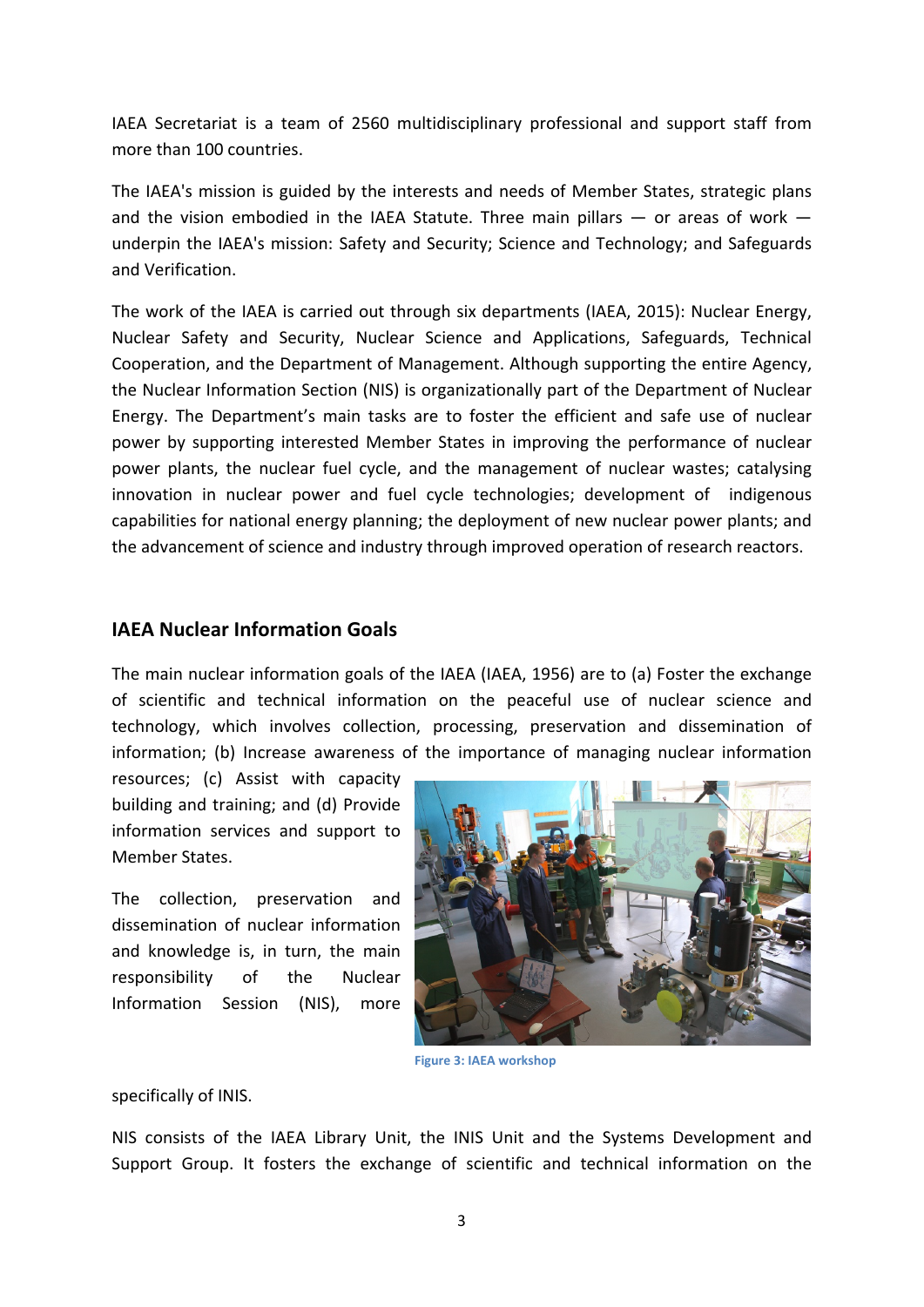peaceful use of nuclear science and technology; increases awareness in Member States of the importance of maintaining efficient and effective systems for managing such information; provides information services and support to Member States and to the IAEA; and assists with capacity building and training.

#### **International Nuclear Information System (INIS)**

INIS represents an extraordinary example of global cooperation, where 154 (IAEA, 2015) members allow access to their nuclear information resources, including grey literature, in order to preserve them for future generations and offer a freely available nuclear knowledge repository that can contribute to the world's sustainable development and further the use of nuclear energy for peaceful purposes. In addition to over one million full

texts, more than 3.8 million bibliographic references to publications, documents, technical reports, non‐ copyrighted documentation, and other grey literature are made available. Overall, there are 800 GB of data in the INIS collection.

The role of INIS is to (a) Collect and process bibliographic metadata and full texts of nuclear literature; (b) Preserve NCL, such as documents, reports, theses, and other full text publications; (c) Disseminate publications from the INIS repository free of charge to all Internet users primarily through its website, which became free, open and unrestricted in April 2009 (IAEA, 2009).

Full text documents available from the INIS collection **Figure 4: INIS website**represent almost entirely nuclear related non‐

conventional literature (NCL) or grey literature. This PDF collection contains some very important historic and technical documents collected by INIS during the last 45 years (IAEA, 2015). Since much of this documentation originated in paper form, digitization of this collection was a huge project, converting millions of microfiche pages to electronic, fully searchable files. Optical Character Recognition (OCR) was performed on all documents within the collection, making it easy to index and search. Besides being a source of information when searching, the availability of full text gives INIS a special role in the area of nuclear information and documentation — acting as the main custodian of this world information heritage and preserving this codified, specialized, scientific and technical knowledge.



(S)IAEA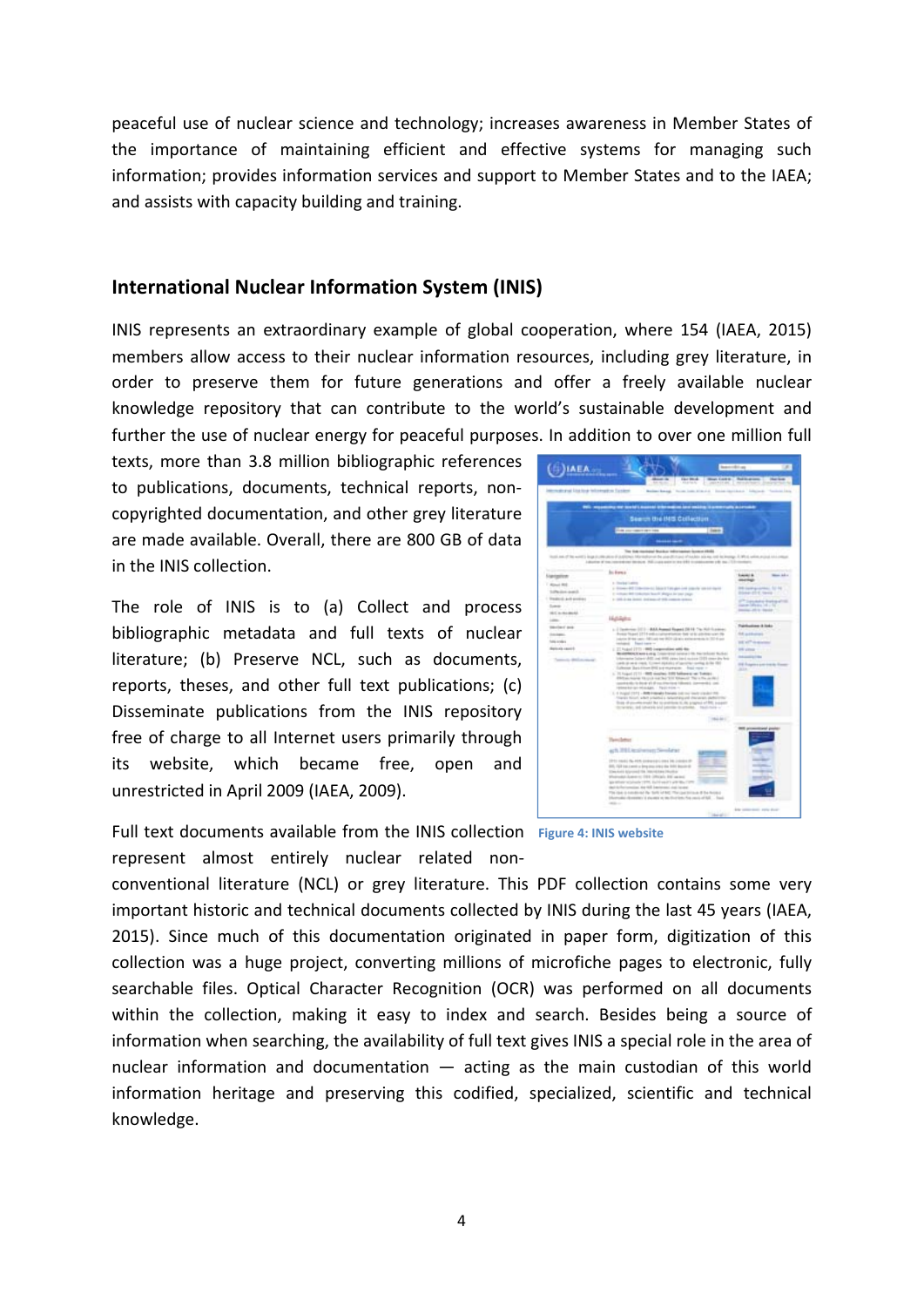#### **INIS Repository**

As of 1 November 2015, the INIS repository contains 3,860,194 bibliographic metadata records. Of those, 1,071,909 are full text documents, 751,198 of which are directly available from INIS, with the remaining 320,711 NCLs available from other sources. Only a small portion of the full text documents is restricted and kept for internal use.

On average, INIS adds around 120,000 bibliographic records and 13,000 full text PDF documents annually to its collection. The collection is accessible from the INIS website.

The INIS repository website<sup>1</sup> attracts many visitors and users. In 2015, there were over 1 million registered sessions and over 2 million pageviews, indicating 2 pages per session. Over 725,000 visitors came to the website with a bounce rate (single page visit) of 61%. At the same time, 30% of all visitors returned, most of them from Brazil, Canada, France, Germany, India, Japan, South Korea, the UK, and the US.

In 2014, there were 423,000 downloads, while in 2015, this number increased to 1.6 million, out of which 100,000 were registered through the INIS Collection Search (ICS)<sup>2</sup>, with the remaining 1.5 million through Google.com or Google Scholar.

The most frequently used search terms in the ICS were nuclear reactors, radioactive waste, environment, Fukushima, and accidents. The most frequently downloaded documents through Google were those related to radiology and nuclear medicine, reactor safety, and radiation protection.

## **INIS collection by subject**

The INIS collection covers around 50 well defined subject categories (IAEA, 2010) which are regularly maintained by INIS, and provides scope descriptions used by national and regional centres to categorize nuclear literature for INIS input. The INIS Joint Reference Series publications are also available on the INIS website.

The INIS collection covers all aspects of the peaceful uses of nuclear science and technology, such as nuclear reactors, reactor safety, nuclear fusion, applications of radiation and radioisotopes in medicine, agriculture, industry and pest control, as well as related fields of nuclear chemistry, nuclear physics and materials science. Special emphasis is placed on the environmental, economic and health effects of nuclear energy. Legal and

<sup>1</sup> http://www.iaea.org/inis

<sup>&</sup>lt;sup>2</sup> https://inis.iaea.org/search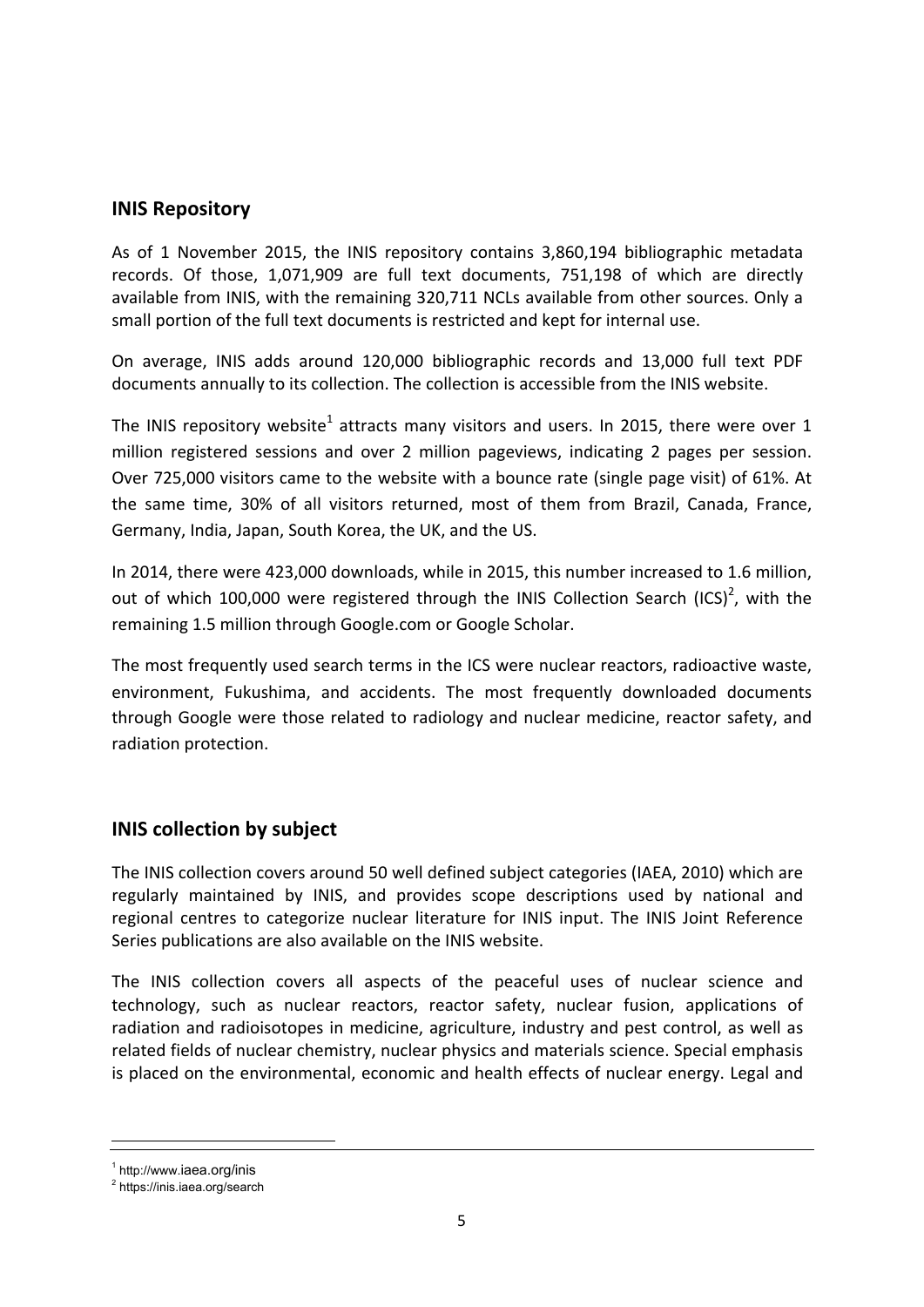social aspects associated with nuclear energy are also covered. Figure 5 lists a complete set of INIS Subject Categories.

| S01 Coal, lignite, and peat                                                                                    |
|----------------------------------------------------------------------------------------------------------------|
| S02 Petroleum                                                                                                  |
| S03 Natural gas                                                                                                |
| S04 Oil shales and tar sands                                                                                   |
| S07 Isotopes and radiation sources                                                                             |
| S08 Hydrogen                                                                                                   |
| <b>S09 Biomass fuels</b>                                                                                       |
| S10 Synthetic fuels                                                                                            |
| S11 Nuclear fuel cycle and fuel materials                                                                      |
| S12 Management of radioactive wastes, and non-radioactive wastes from nuclear facilities                       |
| S13 Hydro energy                                                                                               |
| S14 Solar energy                                                                                               |
| S15 Geothermal energy                                                                                          |
| S16 Tidal and wave power                                                                                       |
| S17 Wind energy                                                                                                |
| S20 Fossil-fueled power plants                                                                                 |
| S21 Specific nuclear reactors and associated plants                                                            |
| S22 General studies of nuclear reactors                                                                        |
| S24 Power transmission and distribution                                                                        |
| S25 Energy storage                                                                                             |
| S29 Energy planning, policy and economy                                                                        |
| S30 Direct energy conversion                                                                                   |
| S32 Energy conservation, consumption, and utilization                                                          |
| S33 Advanced propulsion systems                                                                                |
| S36 Materials science                                                                                          |
| S37 Inorganic, organic, physical and analytical chemistry                                                      |
| S38 Radiation chemistry, radiochemistry and nuclear chemistry                                                  |
| <b>S42 Engineering</b>                                                                                         |
| S43 Particle accelerators                                                                                      |
| S46 Instrumentation related to nuclear science and technology                                                  |
| S47 Other instrumentation                                                                                      |
| <b>S54 Environmental sciences</b>                                                                              |
| <b>S58 Geosciences</b>                                                                                         |
| <b>S60 Applied life sciences</b>                                                                               |
| S61 Radiation protection and dosimetry                                                                         |
| S62 Radiology and nuclear medicine                                                                             |
| S63 Radiation, thermal, and other environmental pollutant effects on living organisms and biological materials |
| S70 Plasma physics and fusion technology                                                                       |
| S71 Classical and quantum mechanics, general physics                                                           |
| S72 Physics of elementary particles and fields                                                                 |
| S73 Nuclear physics and radiation physics                                                                      |
| S74 Atomic and molecular physics                                                                               |
| S75 Condensed matter physics, superconductivity and superfluidity                                              |
| S77 Nanoscience and nanotechnology                                                                             |
| S79 Astrophysics, cosmology and astronomy                                                                      |
| S96 Knowledge management and preservation                                                                      |
| S97 Mathematical methods and computing                                                                         |
| S98 Nuclear disarmament, safeguards and physical protection                                                    |
| <b>S99 General and miscellaneous</b>                                                                           |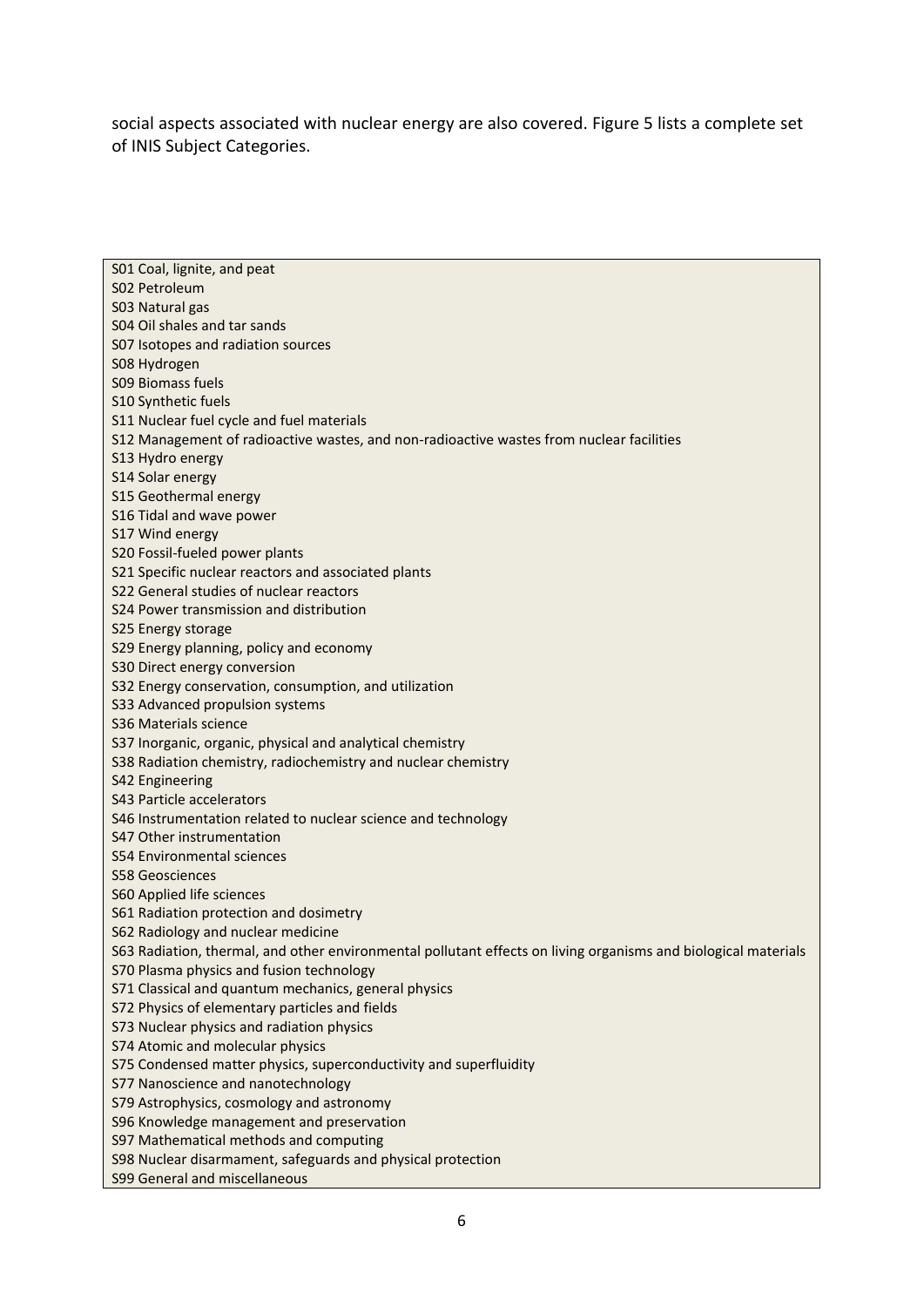#### **Figure 5: INIS subject categories**

In order to review the INIS collection by subject area, 49 subject categories were grouped into 14 subject areas. The biggest number of documents in the INIS collection falls under the category of Economic, legal and social (8.2%). This is followed by Environment and earth science (5.7%), Elementary particle physics (5.1%), Engineering and instrumentation (4.7%), and Chemistry (3.4%). Figure 6 gives a more detailed breakdown of INIS collection subject categories and the number of documents contained in each one.





#### **INIS collection by record type**

The INIS collection consists of seven types of literature – computer media, patents, books, reports, journal articles, miscellaneous and audio‐visuals. The most populous are journal articles, comprising almost 62% of all records available in the INIS collection, followed by miscellaneous (11%) which include theses, pamphlets, brochures, conference proceedings, and reports (16%). Accordingly, it can be concluded that around 73% of the collection is represented by standard non‐grey literature and only 27% is actually grey literature.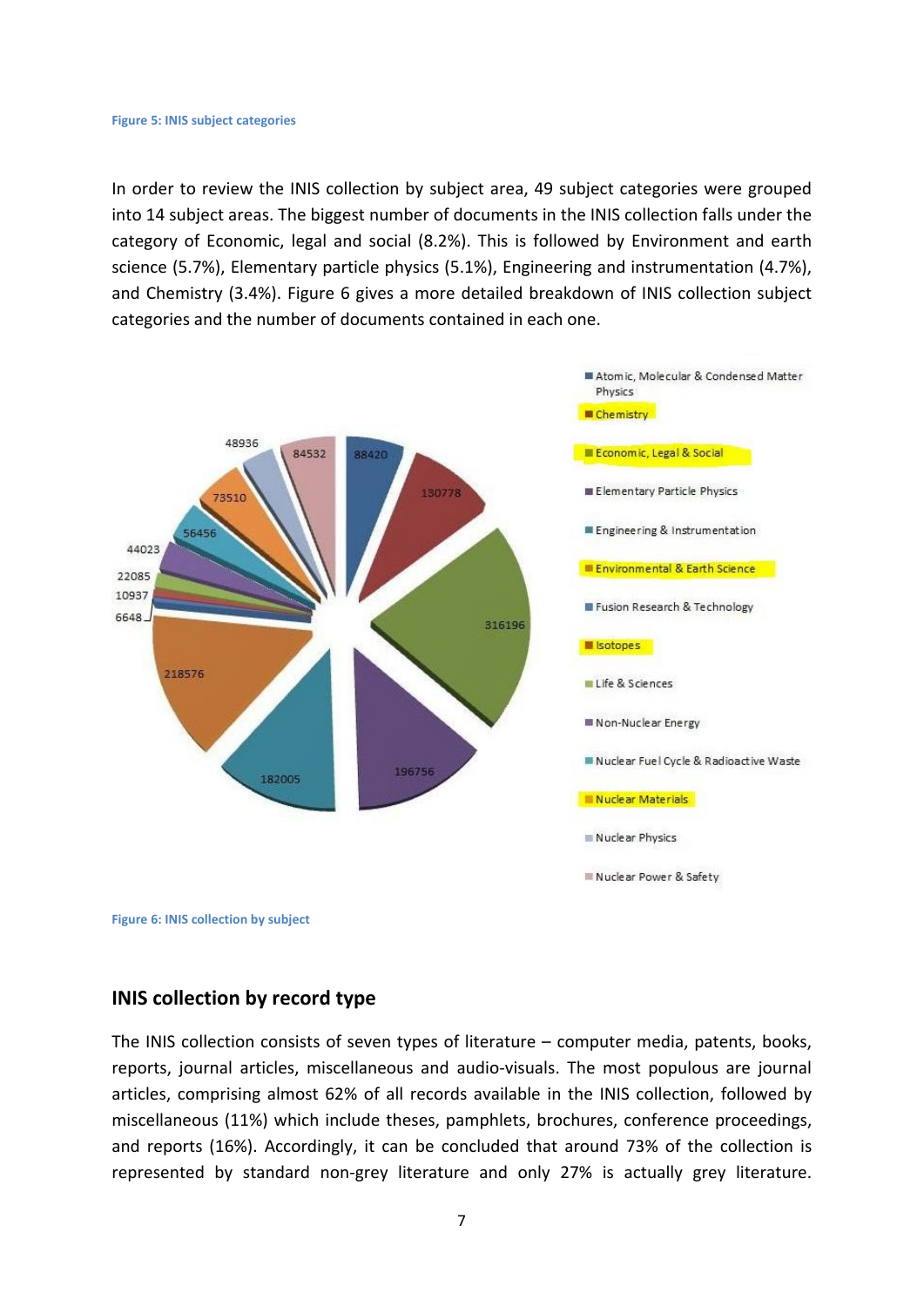However, it should be noted that while the INIS collection includes links to commercially available journal articles, a great majority of full texts are, in fact, grey, or non‐conventional literature.

Figure 7 gives a more detailed break-down according to the various document types in the collection.



 **Figure 7: INIS collection by record type**

# **Collection uniqueness**

Of significance here is that the INIS collection is not indexed by commercial database providers such as Web of Science, EBSCO, Science Direct, ProQuest, etc. Although some benefits of having the collection included in one or any of these providers could be argued, a conscious decision was made to keep INIS outside of commercial channels and to continue offering it freely through the Internet and through WorldWideScience.org.

Analysis shows that around 80% of the INIS collection is uniquely available in Google.com solely from INIS. In order to verify this, a brief analysis was conducted using the most frequently used search terms – radiology, reactor safety, and radiation protection. The first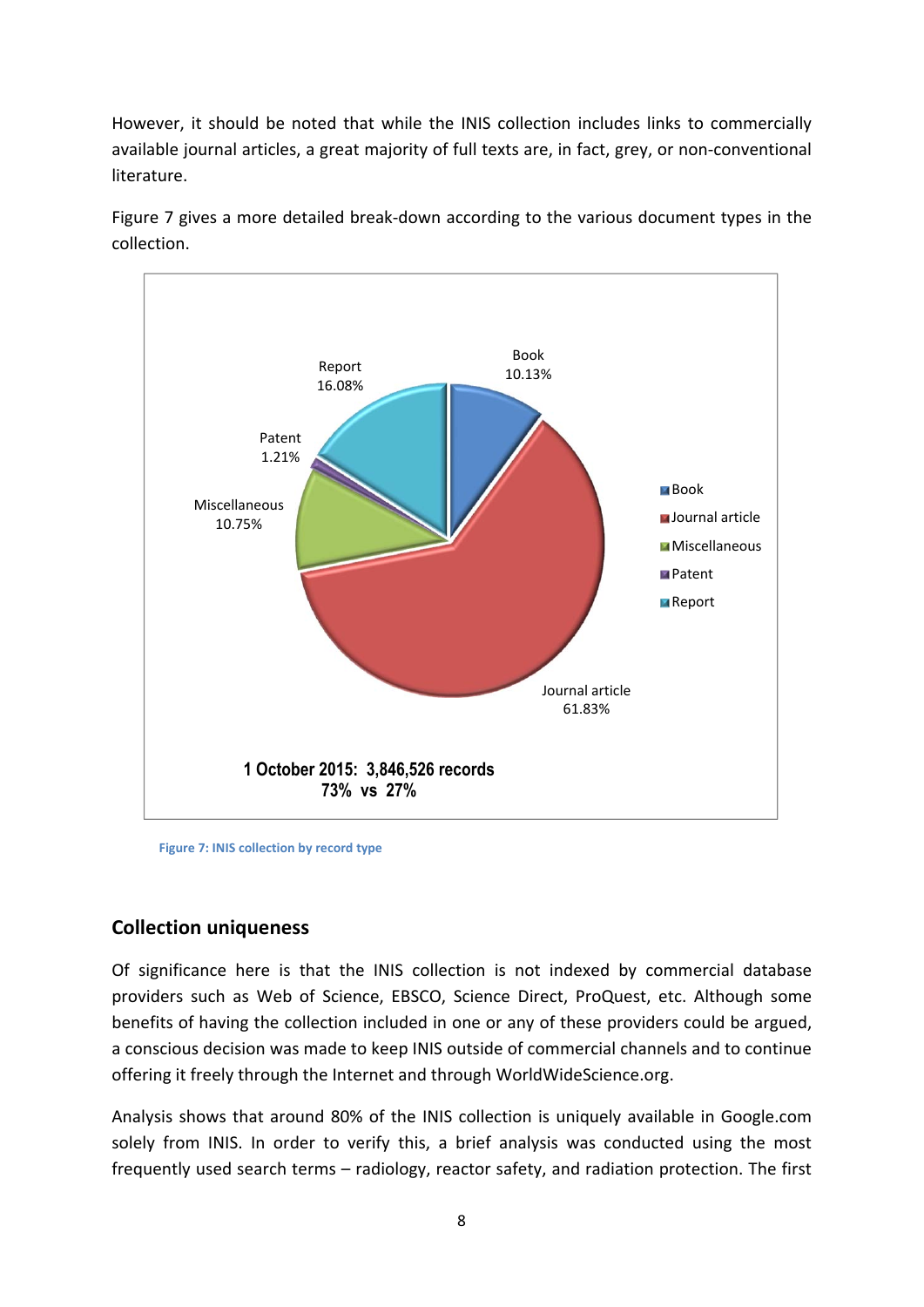20 documents returned from each term in ICS using the search construction "exact phrase" + full text availability were then sought in Google.com using their exact full title, file type (PDF), excluding the iaea.org, worldwidescience.org and google.com websites. Radiology landed 2 outside links, while the other two had one link each. It was interesting to note that the links found were, in fact, the links from the originating publisher of the document, who also submitted the document to INIS.

## **Access analytics**

As already established, journal articles represent the largest percent of the INIS collection (62%), followed by reports, miscellaneous, and patents. The last three types are grey literature and, combined, they make up 27.78% of the collection. Interestingly enough, the number of accesses, out of the total 1.3 million in 2015, when converted to a percentage, indicate almost the identical value (27.44%) as its representation in the collection, as shown in Figure 8.

|                            | # of records<br>(3,856,529) | % of the<br>collection | # of records<br>accessed | % of records<br>accessed | $#$ of<br>accesses<br>(1, 296, 607) | % of all<br>accesses |
|----------------------------|-----------------------------|------------------------|--------------------------|--------------------------|-------------------------------------|----------------------|
| <b>Journal</b><br>article  | 2,386,933                   | 61.89%                 | 108,074                  | 4.53%                    | 500,342                             | 38.58%               |
| Report                     | 618,619                     | 16.04%                 | 60,260                   | 9.74%                    | 266,194                             | 20.53%               |
| $Misc.*$                   | 406,386                     |                        | 10.1127.78%              | 10.87%                   | 271.04%                             | 16.33%               |
| <b>Book</b>                | 390,067                     |                        |                          | 9.22%                    | 304,192                             | 23.46%               |
| Patent                     | 46,429                      | 1.20%                  | 2,212                    | 4.76%                    | 7,546                               | 0.58%                |
| <b>Multimedia</b>          | 7,829                       | 0.20%                  | 1,284                    | 16.40%                   | 6,498                               | 0.50%                |
| <b>Obsolete</b><br>types** | 266                         | 0.00%                  | 19                       | 7.14%                    | 104                                 | $0.00\%$             |

**Figure 8: INIS collection access statistics by document type**

\* Miscellaneous: theses, pamphlets, brochures, conference proceedings

\*\* Obsolete: G: Maps; F: Audio‐visual materials; C: Conference

It is interesting to note that, although journal articles make up the biggest part of the collection, only 4.5% of them were accessed compared to multimedia (16.4%), miscellaneous (11%) and reports (almost 10%).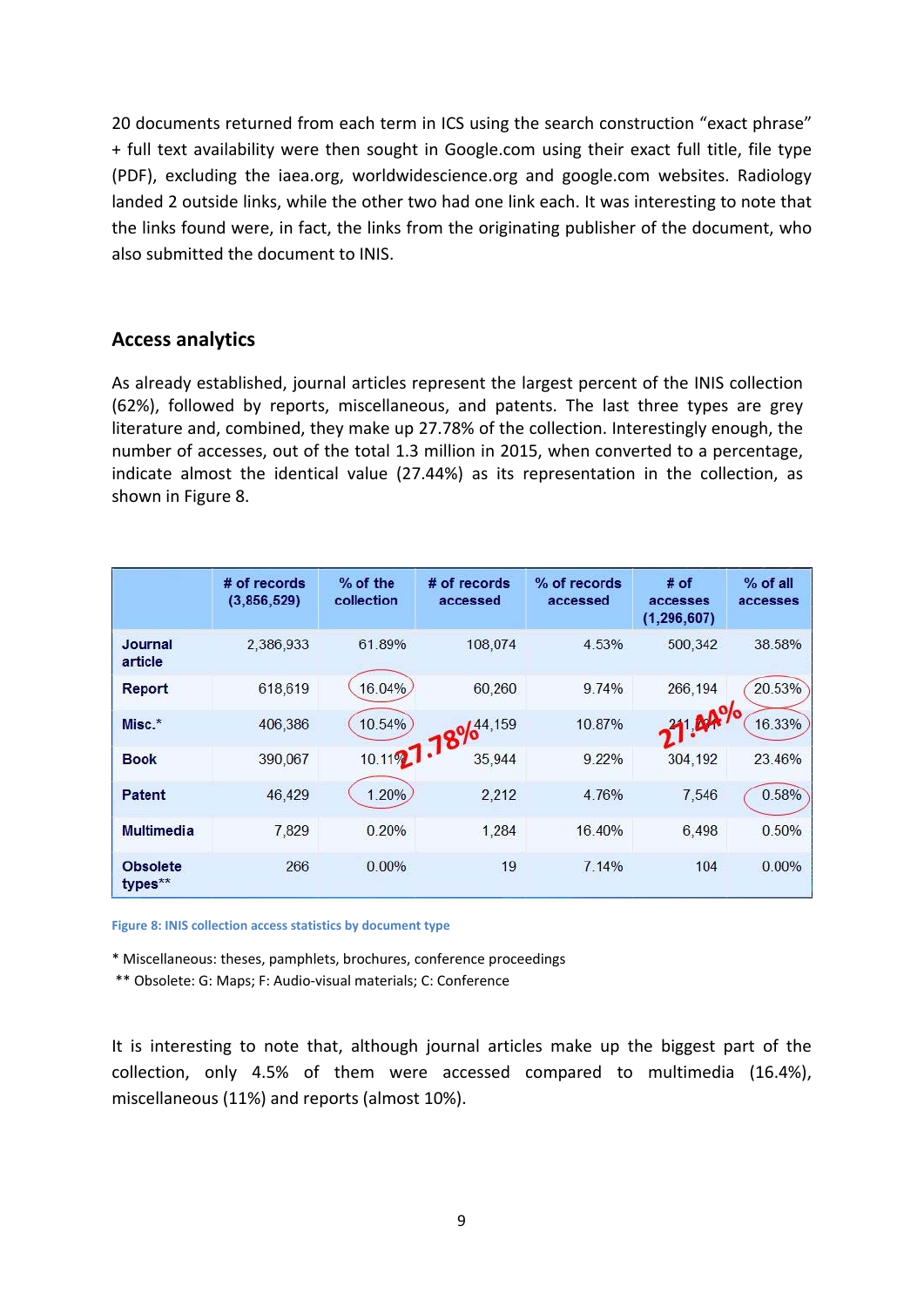# **Conclusions**

Returning to the starting assumption that the reasons for public interest lay in three main features of the collection, (subject coverage, type of documents and uniqueness), and based on the above analysis, a number of interesting conclusions can be drawn.

Open access collections, repositories and databases can attract a huge number of users, especially if the subject is of broad interest. However, even specific subject related coverage collections attract special user groups in bigger numbers. In the case of INIS, these are the Internet domains .edu and .gov.; the education sector because of interest in research and development and the government sector mainly because of relevant administrative documentation and policy documents.

It is also interesting to note that the most frequently downloaded documents are NOT from the most populous parts of the collection. Although journal articles make up the greatest portion of the INIS collection, grey literature (reports and miscellaneous) is the most frequently accessed.

Discovering that around 80% of the INIS collection is unique was a large incentive to continue collecting the same type of information and documentation and to further enhance INIS as an international collaborative effort. Related to that were the findings that when full text NCL is available on websites other than INIS, it is usually only on the originator's website.

It can also be concluded that the percentage of accesses to NCL (part of the total number of accesses) is directly proportional to their representation in the collection. However, as already stated, the total percentage of records accessed is much higher, representing special interest in that part of the collection.

Finally, it seems that users are looking for information irrelevant of its form and that they gravitate mainly towards full texts, which might explain why multimedia is so frequently downloaded and why there is twice as much interest in accessing reports as in journal articles.